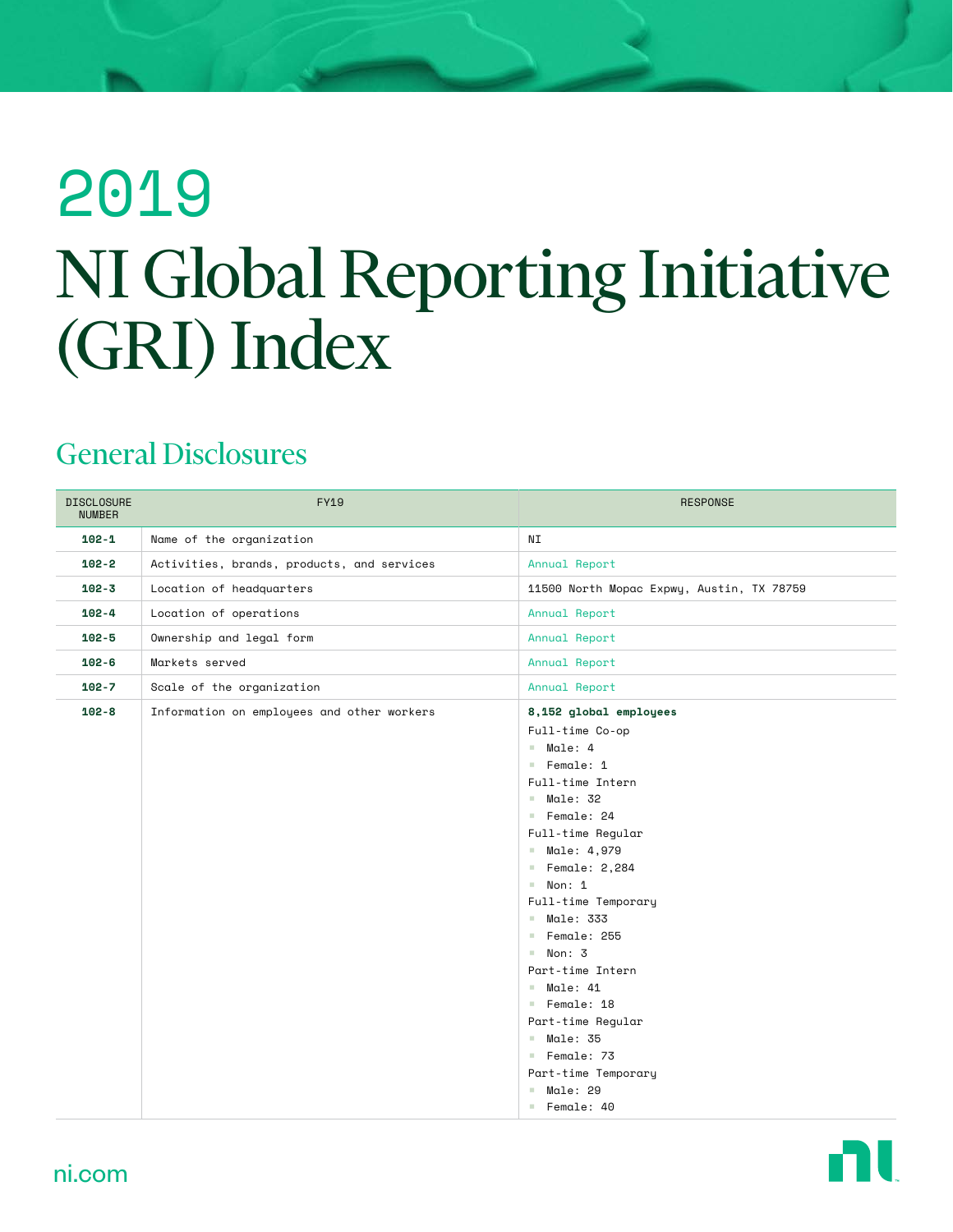| <b>DISCLOSURE</b><br><b>NUMBER</b> | FY19                                                                             | <b>RESPONSE</b>                                                                                                                                                                                                                                                                                                                                                                                                                                                                                                                                                                                                                                                                                                                                                                                                                                                                                                                                                                                                                                                                              |
|------------------------------------|----------------------------------------------------------------------------------|----------------------------------------------------------------------------------------------------------------------------------------------------------------------------------------------------------------------------------------------------------------------------------------------------------------------------------------------------------------------------------------------------------------------------------------------------------------------------------------------------------------------------------------------------------------------------------------------------------------------------------------------------------------------------------------------------------------------------------------------------------------------------------------------------------------------------------------------------------------------------------------------------------------------------------------------------------------------------------------------------------------------------------------------------------------------------------------------|
| $102 - 9$                          | Supply chain                                                                     | Our global procurement mission is to provide a<br>dynamic, strategically accessible, world-class supply<br>base, creating a sustainable competitive advantage in<br>every aspect of our global business through continuous<br>improvement. We engage with $-1,500$ third-party<br>suppliers to supply NI with materials, services,<br>software, and finished goods. The total number of<br>suppliers throughout the supply chain for all of NI is<br>approximately 5,000. Our total annual spend is roughly<br>\$550M USD across approximately 38 countries with 90%<br>coming from the United States, Malaysia, Germany,<br>Hungary, Singapore, Ireland, and China.                                                                                                                                                                                                                                                                                                                                                                                                                         |
| $102 - 10$                         | Significant changes to the organization and its<br>supply chain                  | Annual Report                                                                                                                                                                                                                                                                                                                                                                                                                                                                                                                                                                                                                                                                                                                                                                                                                                                                                                                                                                                                                                                                                |
| 102-11                             | Precautionary Principle or approach                                              | Environmental Compliance Plan                                                                                                                                                                                                                                                                                                                                                                                                                                                                                                                                                                                                                                                                                                                                                                                                                                                                                                                                                                                                                                                                |
| $102 - 12$                         | External initiatives                                                             | 2030 Corporate Impact Stratequ                                                                                                                                                                                                                                                                                                                                                                                                                                                                                                                                                                                                                                                                                                                                                                                                                                                                                                                                                                                                                                                               |
| $102 - 14$                         | Statement from senior decision-maker                                             | 2030 Corporate Impact Stratequ                                                                                                                                                                                                                                                                                                                                                                                                                                                                                                                                                                                                                                                                                                                                                                                                                                                                                                                                                                                                                                                               |
| $102 - 15$                         | Key impacts, risks, and opportunities                                            | 2030 Corporate Impact Strategy                                                                                                                                                                                                                                                                                                                                                                                                                                                                                                                                                                                                                                                                                                                                                                                                                                                                                                                                                                                                                                                               |
| $102 - 16$                         | Values, principles, standards, and norms of behavior                             | 2030 Corporate Impact Strategy                                                                                                                                                                                                                                                                                                                                                                                                                                                                                                                                                                                                                                                                                                                                                                                                                                                                                                                                                                                                                                                               |
| $102 - 17$                         | Mechanisms for advice and concerns about ethics                                  | NI has a Code of Ethics that gives direction on<br>standards of business conduct and ethical behavior.<br>NI also has an ethics hotline where employees can<br>make anonymous reports.<br>NI has a dedicated Senior Ethics & Compliance Counsel<br>who manages and replies to questions/comments/<br>concerns related to ethics and also manages an<br>Ethics & Compliance intranet page for employees.<br>Employees may, and employees with supervisory<br>authority must, report suspected misconduct<br>(including violations of ethics, law, or policies) to<br>their supervisors, Human Resources, Legal, and/or the<br>ethics hotline.<br>Reports of misconduct are reviewed and investigated,<br>as necessary, by a cross-functional team, including<br>members of Legal, HR, and Internal Audit. The Senior<br>Ethics and Compliance Counsel serves as a Center of<br>Excellence for the investigation process. NI also has<br>a documented Internal Investigation process.<br>All reports, questions, and concerns are treated<br>as confidentially as permitted by applicable law. |
| $102 - 18$                         | Governance structure                                                             | Annual Report                                                                                                                                                                                                                                                                                                                                                                                                                                                                                                                                                                                                                                                                                                                                                                                                                                                                                                                                                                                                                                                                                |
| 102-20                             | Executive-level responsibility for economic,<br>environmental, and social topics | NI has a full-time Global Corporate Impact Director,<br>which is accountable to Impact Council (CFO, CMO,<br>General Counsel, and VP of HR)                                                                                                                                                                                                                                                                                                                                                                                                                                                                                                                                                                                                                                                                                                                                                                                                                                                                                                                                                  |
| $102 - 21$                         | Consulting stakeholders on economic, environmental,<br>and social topics         | Page 14: Environmental Compliance Plan                                                                                                                                                                                                                                                                                                                                                                                                                                                                                                                                                                                                                                                                                                                                                                                                                                                                                                                                                                                                                                                       |
| $102 - 22$                         | Composition of the highest governance body and its<br>committees                 | Annual Report                                                                                                                                                                                                                                                                                                                                                                                                                                                                                                                                                                                                                                                                                                                                                                                                                                                                                                                                                                                                                                                                                |
| $102 - 23$                         | Chair of the highest governance body                                             | Annual Report                                                                                                                                                                                                                                                                                                                                                                                                                                                                                                                                                                                                                                                                                                                                                                                                                                                                                                                                                                                                                                                                                |
| 102-24                             | Nominating and selecting the highest governance body                             | Annual Report                                                                                                                                                                                                                                                                                                                                                                                                                                                                                                                                                                                                                                                                                                                                                                                                                                                                                                                                                                                                                                                                                |
| 102-25                             | Conflicts of interest                                                            | NI has two policies in place for conflict of<br>interest: one for board members (non-employee) and<br>one for employees to avoid conflict of interest<br>at work. Policies include rules and an underlying<br>protocol. See NI Code of Ethics.                                                                                                                                                                                                                                                                                                                                                                                                                                                                                                                                                                                                                                                                                                                                                                                                                                               |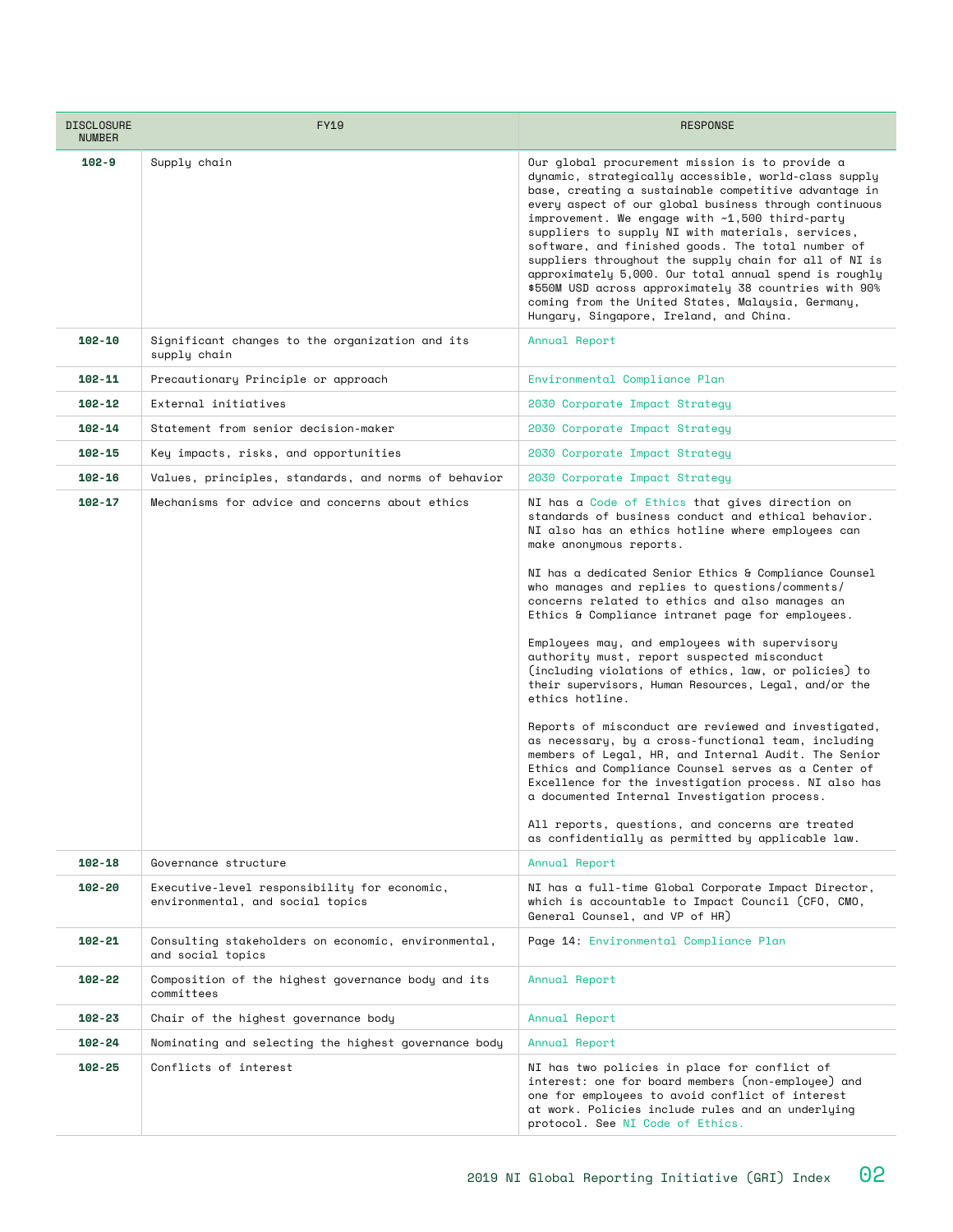| <b>DISCLOSURE</b><br><b>NUMBER</b> | <b>FY19</b>                                                                 | <b>RESPONSE</b>                                                                                                                                                                                                                                                                                                                                                                                                                                              |
|------------------------------------|-----------------------------------------------------------------------------|--------------------------------------------------------------------------------------------------------------------------------------------------------------------------------------------------------------------------------------------------------------------------------------------------------------------------------------------------------------------------------------------------------------------------------------------------------------|
| $102 - 26$                         | Role of highest governance body in setting purpose,<br>values, and strategy | Board reviews Impact metrics and progress annually.                                                                                                                                                                                                                                                                                                                                                                                                          |
| $102 - 29$                         | Identifying and managing economic, environmental,<br>and social impacts     | 2030 Corporate Impact Stratequ                                                                                                                                                                                                                                                                                                                                                                                                                               |
| $102 - 38$                         | Annual total compensation ratio                                             | Annual Report                                                                                                                                                                                                                                                                                                                                                                                                                                                |
| $102 - 39$                         | Percentage increase in annual total<br>compensation ratio                   | Annual Report                                                                                                                                                                                                                                                                                                                                                                                                                                                |
| $102 - 40$                         | List of stakeholder groups                                                  | 2030 Corporate Impact Strategy                                                                                                                                                                                                                                                                                                                                                                                                                               |
| $102 - 42$                         | Identifying and selecting stakeholders                                      | 2030 Corporate Impact Stratequ                                                                                                                                                                                                                                                                                                                                                                                                                               |
| $102 - 43$                         | Approach to stakeholder engagement                                          | 2030 Corporate Impact Stratequ                                                                                                                                                                                                                                                                                                                                                                                                                               |
| $102 - 44$                         | Key topics and concerns raised                                              | 2030 Corporate Impact Strategy                                                                                                                                                                                                                                                                                                                                                                                                                               |
| $102 - 45$                         | Entities included in the consolidated<br>financial statements               | Annual Report                                                                                                                                                                                                                                                                                                                                                                                                                                                |
| $102 - 46$                         | Defining report content and topic boundaries                                | This GRI Report was developed using the results of<br>NI's recent materiality assessment, past reporting<br>efforts, and GRI and SASB frameworks to determine<br>the content to be reported on. The majority<br>of the information in the report reflects the<br>company's global footprint and workforce, while the<br>environmental metrics are gathered from NI's top 10<br>sites where available (representing approximately<br>75% of total workforce). |
| $102 - 47$                         | List of material topics                                                     | 2030 Corporate Impact Strategy                                                                                                                                                                                                                                                                                                                                                                                                                               |
| $102 - 49$                         | Changes in reporting                                                        | NI's last GRI report was published in 2015 and<br>the most recent environmental data was published<br>in 2017. Since then, NI has expanded the scope of<br>reporting to include more GRI disclosures, include<br>SASB disclosures, conducted a formal materiality<br>assessment, and has conducted a more detailed<br>environmental footprint to report more granular GHG<br>emissions, energy, water, and waste information.                                |
| $102 - 50$                         | Reporting period                                                            | January 1-December 31, 2019                                                                                                                                                                                                                                                                                                                                                                                                                                  |
| $102 - 51$                         | Date of most recent report                                                  | 2015                                                                                                                                                                                                                                                                                                                                                                                                                                                         |
| $102 - 52$                         | Reporting cycle                                                             | Annual                                                                                                                                                                                                                                                                                                                                                                                                                                                       |
| 102-53                             | Contact point for questions regarding the report                            | Tabitha Upshaw: tabitha.upshawani.com                                                                                                                                                                                                                                                                                                                                                                                                                        |
| $102 - 54$                         | Claims of reporting in accordance with the<br><b>GRI Standards</b>          | This report uses selected standards, or parts<br>of their content, to report specific information.                                                                                                                                                                                                                                                                                                                                                           |
| $102 - 55$                         | GRI content index                                                           | Yes                                                                                                                                                                                                                                                                                                                                                                                                                                                          |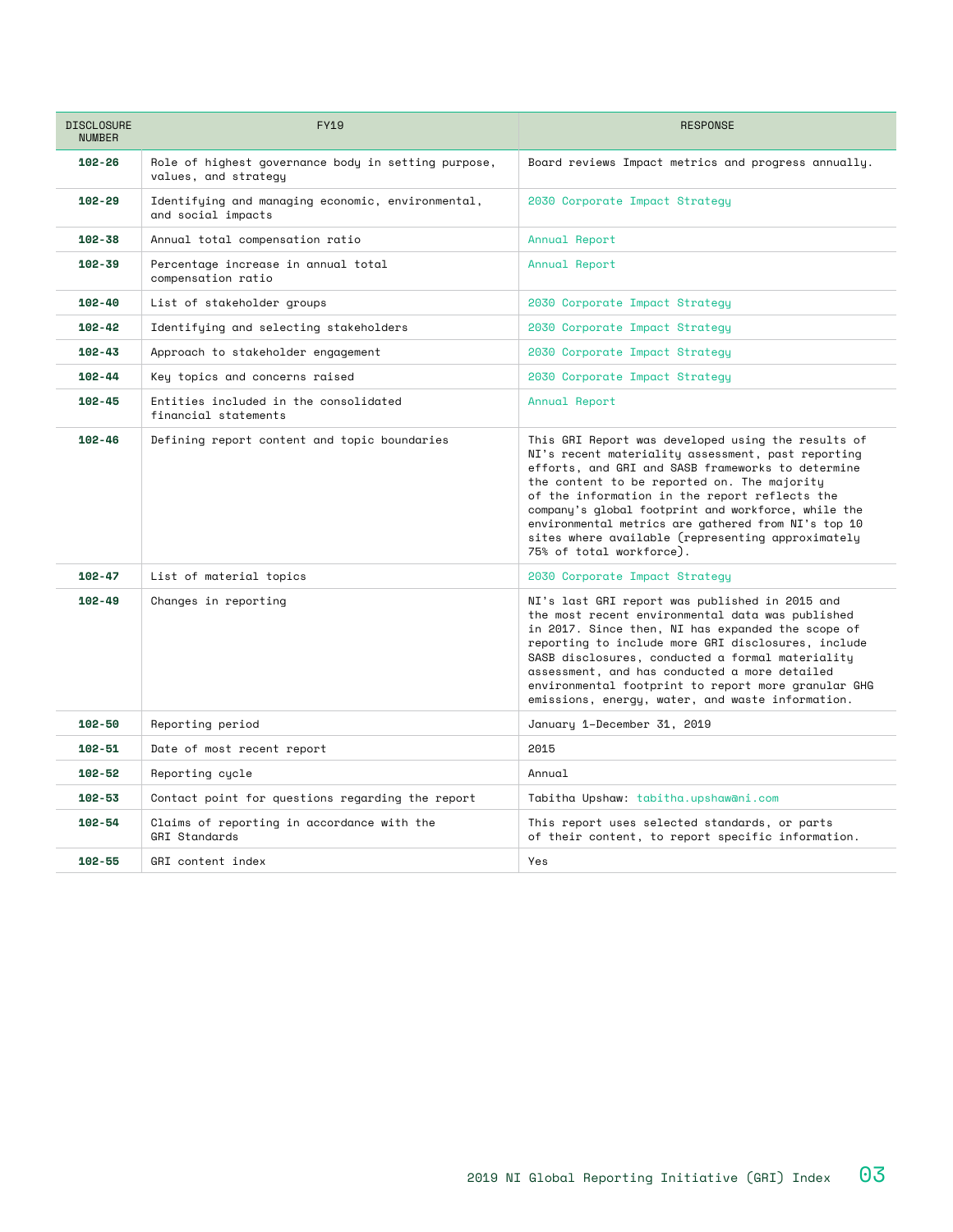#### Economic Performance

| <b>DISCLOSURE</b><br><b>NUMBER</b> | <b>FY19</b>                                                    | RESPONSE                  |
|------------------------------------|----------------------------------------------------------------|---------------------------|
| $201 - 1$                          | Direct economic value generated and distributed                | Annual Report             |
| $201 - 3$                          | Defined benefit plan obligations and other<br>retirement plans | Page F-40: 2019 Form 10-K |
| $201 - 4$                          | Financial assistance received from government                  | Page F-34: 2019 Form 10-K |

#### Market Presence

| <b>DISCLOSURE</b><br><b>NUMBER</b> | FY19                                                                            | <b>RESPONSE</b>                                                                                                                                                                                                                                                                                                                                                                                                                                                         |
|------------------------------------|---------------------------------------------------------------------------------|-------------------------------------------------------------------------------------------------------------------------------------------------------------------------------------------------------------------------------------------------------------------------------------------------------------------------------------------------------------------------------------------------------------------------------------------------------------------------|
| $202 - 1$                          | Ratios of standard entry-level wage by gender<br>compared to local minimum wage | NI pays wages and salaries that are determined by<br>local relevant competitive market data rather than<br>by legally defined minimum wages (however, minimum<br>wage standards are always adhered to).                                                                                                                                                                                                                                                                 |
|                                    |                                                                                 | At NI, we refresh our salary ranges ever year by<br>incorporating the latest minimum wages requirements<br>of the country, and as our hiring offer/salary<br>review is based upon the salary ranges established<br>for the country, we can be sure of the contingent<br>and temporary workers are paid above the mandated<br>minimum waqes.                                                                                                                             |
| $202 - 2$                          | Proportion of senior management hired<br>from the local community               | 80% of senior management were hired from the local<br>community.<br>Senior management positions are defined as Vice<br>President level and above.<br>Local is defined as the location where the position is<br>based. 80% were hired in the location of the position.<br>The locations of significance would consist of the<br>NI Hub locations of NIC (Headquarters–Austin, Texas),<br>NIH (Debrecen, Hungary), NI Penang (Penang, Malaysia)<br>and NICR (Costa Rica). |

## Indirect Economic Impacts

| <b>DISCLOSURE</b><br><b>NUMBER</b> | <b>FY19</b>                                       | <b>RESPONSE</b>                                                                                                                                              |
|------------------------------------|---------------------------------------------------|--------------------------------------------------------------------------------------------------------------------------------------------------------------|
| $203 - 1$                          | Infrastructure investments and services supported | Dollars Donated: \$8,335,022<br>Products Donated (retail value): \$1,155,429<br>Employee Volunteer Hours:<br>$\blacksquare$ U.S.: 6,029<br>Costa Rica: 1,240 |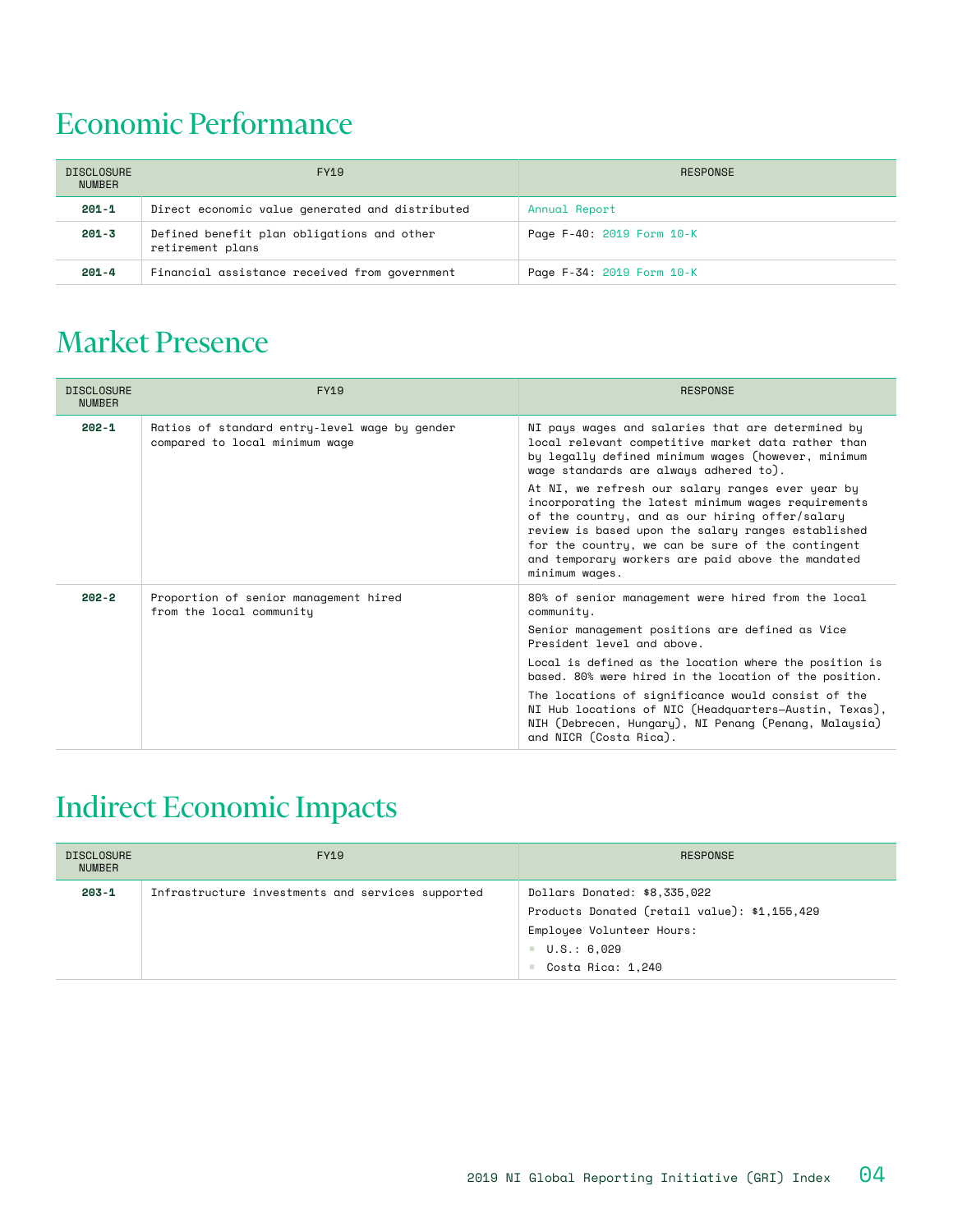#### Procurement Practices

| <b>DISCLOSURE</b><br><b>NUMBER</b> | FY19                                      | <b>RESPONSE</b>                                                                                                                                                                                                                                                      |
|------------------------------------|-------------------------------------------|----------------------------------------------------------------------------------------------------------------------------------------------------------------------------------------------------------------------------------------------------------------------|
| $204 - 1$                          | Proportion of spending on local suppliers | ~30% of NI's Procurement annual budget was spent<br>within locality of operation (direct & indirect).<br>NI definitions of "local" include:<br>For Production purchases-Malaysia and Hungary<br>For Non-Production purchases-United States,<br>Malaysia, and Hungary |

## Anti-corruption

| <b>DISCLOSURE</b><br><b>NUMBER</b> | <b>FY19</b>                                                                 | <b>RESPONSE</b>                                                                                                                                                                                                                                                                                                                                                                                                                                                                                                      |
|------------------------------------|-----------------------------------------------------------------------------|----------------------------------------------------------------------------------------------------------------------------------------------------------------------------------------------------------------------------------------------------------------------------------------------------------------------------------------------------------------------------------------------------------------------------------------------------------------------------------------------------------------------|
| $205 - 2$                          | Communication and training about anti-corruption<br>policies and procedures | For the past few years, NI's annual Code of Ethics<br>training has included a module on anti-corruption<br>and has required participants to review NI's<br>anti-corruption policy as well as procedures related<br>to business gifts, travel, and entertainment. That<br>training is mandatory for all employees across the<br>enterprise and for the board of directors. The Code<br>of Ethics training is formally mandatory for all<br>employees and NI achieved 100% completion of the<br>October 2019 training. |
|                                    |                                                                             | Many of NI's contracts with third parties include<br>specific provisions related to anti-corruption<br>compliance and/or require third parties to follow<br>the code of conduct promulgated by the Responsible<br>Business Alliance (RBA), which also prohibits bribery<br>and corruption. For both Indirect Channel and Delivery<br>Partners, NI has a due diligence process to review<br>partners compliance in this area.                                                                                         |
| $205 - 3$                          | Confirmed incidents of corruption and actions taken                         | No confirmed incidents of corruption. Any hotline<br>leads are investigated by NI's Senior Counsel.<br>Reports of suspected bribery or corruption are<br>investigated by the cross-functional internal<br>investigation team, which includes members of Legal,<br>HR, and Internal Audit, NI's Senior Ethics and<br>Compliance Counsel serves as a Center of Excellence<br>for the investigation process.                                                                                                            |

#### Anti-corruption Behavior

| <b>DISCLOSURE</b><br><b>NUMBER</b> | FY19                                                                               | RESPONSE                                                                                                                                                           |
|------------------------------------|------------------------------------------------------------------------------------|--------------------------------------------------------------------------------------------------------------------------------------------------------------------|
| $206 - 1$                          | Legal actions for anti-competitive behavior,<br>anti-trust, and monopoly practices | No legal actions pending or completed during the<br>reporting period regarding anti-competitive behavior<br>and violations of anti-trust and monopoly legislation. |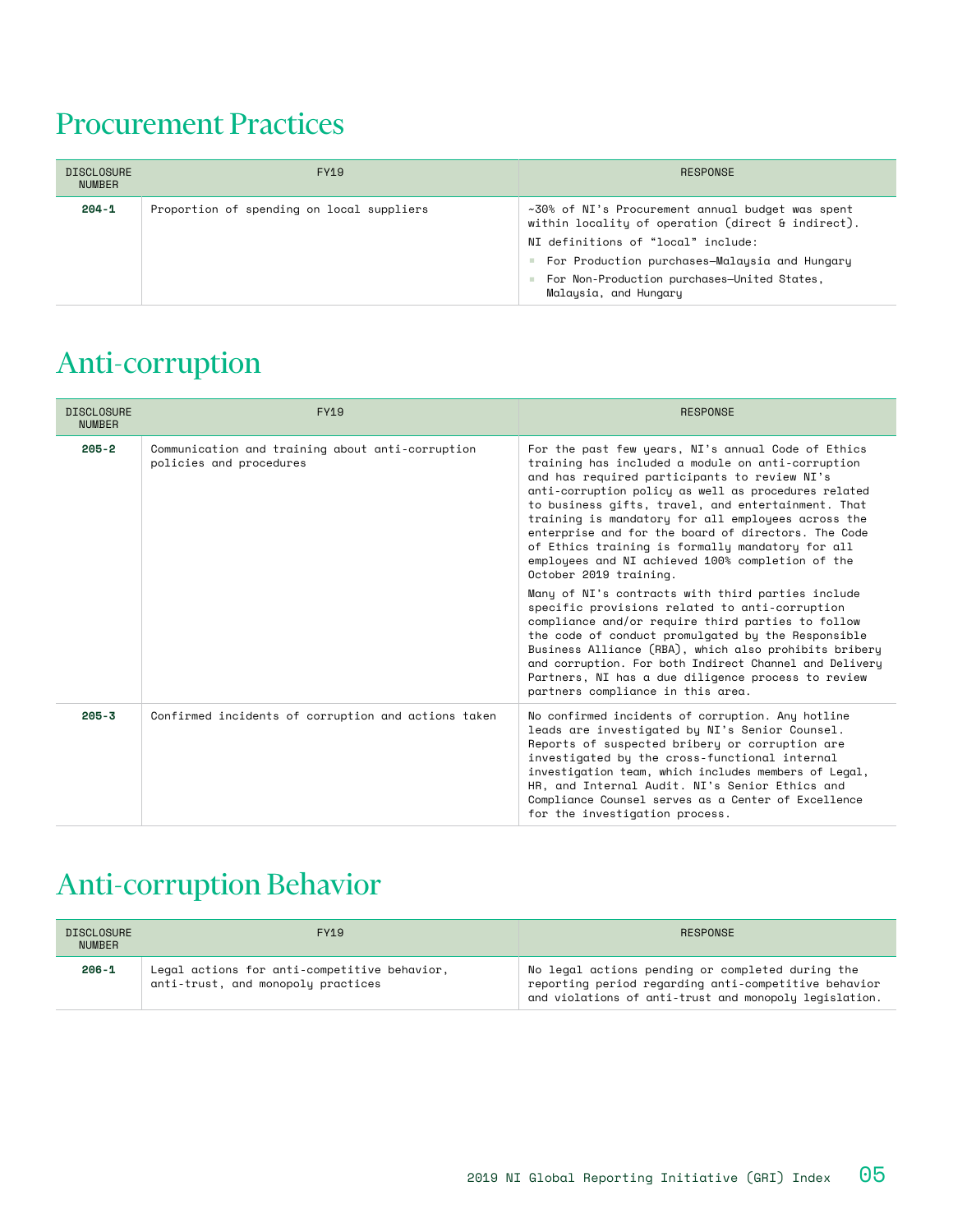## Energy

| <b>DISCLOSURE</b><br><b>NUMBER</b> | <b>FY19</b>                                | <b>RESPONSE</b>                                                                  |
|------------------------------------|--------------------------------------------|----------------------------------------------------------------------------------|
| $302 - 1$                          | Energy consumption within the organization | 47,788,548 kWh                                                                   |
| $302 - 3$                          | Energy intensity                           | 35.399 kWh/\$1 million revenue                                                   |
| $302 - 4$                          | Reduction of energy consumption            | 2019 is our baseline (first year collecting data<br>across 10 largest locations) |

## Water and Effluents

| <b>DISCLOSURE</b><br><b>NUMBER</b> | <b>FY19</b>                                   | <b>RESPONSE</b>                                                                                                                                                                                                                                                                                                                                                                                                                                                                                                                                                                                                                                                                                                                                                                                                                                                                                                 |
|------------------------------------|-----------------------------------------------|-----------------------------------------------------------------------------------------------------------------------------------------------------------------------------------------------------------------------------------------------------------------------------------------------------------------------------------------------------------------------------------------------------------------------------------------------------------------------------------------------------------------------------------------------------------------------------------------------------------------------------------------------------------------------------------------------------------------------------------------------------------------------------------------------------------------------------------------------------------------------------------------------------------------|
| $303 - 1$                          | Interactions with water as a shared resource  | NI Hungary:<br>The Facility has no direct wastewater discharge<br>to the environment. NIH has an indirect wastewater<br>discharge through the municipal sewer system and<br>the City of Debrecen WWTP treats NI's wastewater<br>together with other wastewater from the city and<br>other nearby villages and towns. NIH has its own<br>limits and a voluntary monitoring test each year<br>to verify and confirm requlatory compliance.<br>Storm water is collected from roofs, roads, and<br>parking areas. All water from the roads and parking<br>lot is sedimented and treated with oil trap before<br>discharging to the municipal storm water system.<br><b>NI</b> Penang:<br>■ The Facility has an industrial effluent treatment<br>plant and a sewage treatment plant. The final<br>discharge is tested on weekly basis by a third<br>party accredited lab and reported monthly to<br>local authority. |
| 303-2                              | Management of water discharge-related impacts | The discharged parameters for NI's Penang and Hungary<br>manufacturing facilities are determined by regulations<br>or permits and there is no special minimum standard<br>for those locations where there are no regulatory<br>limits. The local discharge permit is based on the<br>requlation and on the receiving waterbody.                                                                                                                                                                                                                                                                                                                                                                                                                                                                                                                                                                                 |
| 303-3                              | Water withdrawal                              | 152,959 $m3$ (25 $m^3$ /employee)                                                                                                                                                                                                                                                                                                                                                                                                                                                                                                                                                                                                                                                                                                                                                                                                                                                                               |
| 303-4                              | Water discharge                               | NI Austin:<br>Municipal Discharge: 37,720 m <sup>3</sup><br>Irrigation Discharge: 6,789 m <sup>3</sup><br>NI Hungary:<br>Municipal Discharge: 14,995 m <sup>3</sup><br>Irrigation Discharge: 3,083 m <sup>3</sup><br>NI Penang:<br>Municipal Discharge: 90 m <sup>3</sup>                                                                                                                                                                                                                                                                                                                                                                                                                                                                                                                                                                                                                                       |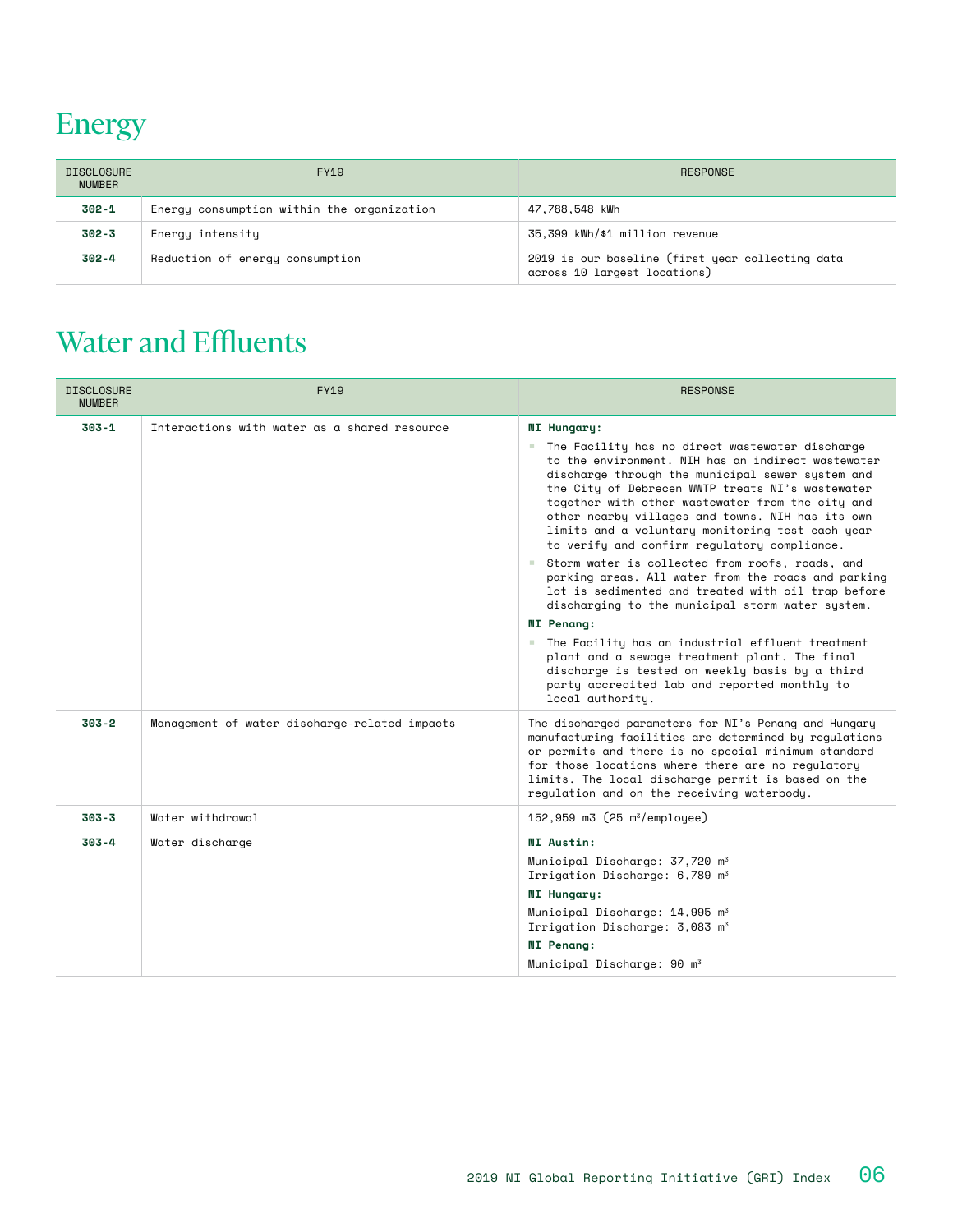## Biodiversity

| <b>DISCLOSURE</b><br><b>NUMBER</b> | <b>FY19</b>                                                                                                                                     | <b>RESPONSE</b>                                                                                                                                                                                                                                                                                                                                                                                                                                                                                                                                                                                                                                                                                                                                                                                                                                                                                                                                                                                                                                                                                                                                                                                                                                                                                                                                                                                                                                                                                                                                                                                                                                                                                                                                                                                                                                                                                                                                                                                                                                                                                                                                                                                                                      |
|------------------------------------|-------------------------------------------------------------------------------------------------------------------------------------------------|--------------------------------------------------------------------------------------------------------------------------------------------------------------------------------------------------------------------------------------------------------------------------------------------------------------------------------------------------------------------------------------------------------------------------------------------------------------------------------------------------------------------------------------------------------------------------------------------------------------------------------------------------------------------------------------------------------------------------------------------------------------------------------------------------------------------------------------------------------------------------------------------------------------------------------------------------------------------------------------------------------------------------------------------------------------------------------------------------------------------------------------------------------------------------------------------------------------------------------------------------------------------------------------------------------------------------------------------------------------------------------------------------------------------------------------------------------------------------------------------------------------------------------------------------------------------------------------------------------------------------------------------------------------------------------------------------------------------------------------------------------------------------------------------------------------------------------------------------------------------------------------------------------------------------------------------------------------------------------------------------------------------------------------------------------------------------------------------------------------------------------------------------------------------------------------------------------------------------------------|
| $304 - 1$                          | Operational sites owned, leased, managed in, or<br>adjacent to, protected areas and areas of high<br>biodiversity value outside protected areas | Most of the NI headquarters campus in Austin is still<br>in its natural, unirrigated state except for building<br>footprints, walkways, drives, and parking areas.<br>Multilevel garages provide most parking at NI, which<br>minimizes the amount of ground covered by impervious<br>materials like asphalt and cement. Developed landscape<br>areas feature native plant materials requiring minimal<br>water to thrive, and our campus incorporates critical<br>environmental features including limestone sinkholes.<br>Additionally, NI's Austin campus is a certified<br>National Wildlife Federation wildlife habitat and is<br>home to several native wildlife species, including<br>deer, birds, and foxes.                                                                                                                                                                                                                                                                                                                                                                                                                                                                                                                                                                                                                                                                                                                                                                                                                                                                                                                                                                                                                                                                                                                                                                                                                                                                                                                                                                                                                                                                                                                 |
| $304 - 2$                          | Significant impacts of activities, products,<br>and services on biodiversity                                                                    | NI Austin (headquarters):<br>Most of the NI headquarters campus in Austin is<br><b>COL</b><br>still in its natural, unirrigated state except for<br>building footprints, walkways, drives, and parking<br>areas. Multilevel garages provide most parking at<br>NI, which minimizes the amount of ground covered<br>by impervious materials like asphalt and cement.<br>Developed landscape areas feature native plant<br>materials requiring minimal water to thrive, and<br>our campus incorporates critical environmental<br>features including limestone sinkholes.<br>Additionally, NI's Austin campus is a certified<br>National Wildlife Federation wildlife habitat<br>and is home to several native wildlife species,<br>including deer, birds, and foxes.<br>" To protect our beautiful grounds, we regularly<br>monitor our campus to ensure storm water runoff<br>from roads and parking lots does not enter<br>sinkholes or threaten habitats. Additionally,<br>parts of the Austin campus are recognized as<br>a Texas Historical Commission Recorded Site<br>for evidence of flint knapping activity, or<br>tool-making activity, by Native Americans.<br>NI Hungary:<br>■ The Facility has no direct wastewater discharge<br>to the environment. NIH has an indirect wastewater<br>discharge through the municipal sewer system and<br>the City of Debrecen WWTP treats NI's wastewater<br>together with other wastewater from the city and<br>other nearby villages and towns. NIH has its own<br>limits and a voluntary monitoring test each year<br>to verify and confirm regulatory compliance.<br>Storm water is collected from the roofs, roads, and<br>parking areas. All water from the roads and parking<br>lot is sedimented and treated with oil trap before<br>discharging to the municipal storm water system.<br>Before each construction a permit request was<br><b>College</b><br>submitted to the authorities. The permits had<br>environmental sections which have been followed.<br>All air emission points are tested every 5 years<br><b>College</b><br>and the emissions are below the permitted<br>regulatory limits.<br>Large glass surfaces can cause bird collisions when<br><b>College</b> |
|                                    |                                                                                                                                                 | the glass reflects the sky. Falcon and hawk shape<br>silhouette stickers installed on windows can help<br>reduce bird deaths.                                                                                                                                                                                                                                                                                                                                                                                                                                                                                                                                                                                                                                                                                                                                                                                                                                                                                                                                                                                                                                                                                                                                                                                                                                                                                                                                                                                                                                                                                                                                                                                                                                                                                                                                                                                                                                                                                                                                                                                                                                                                                                        |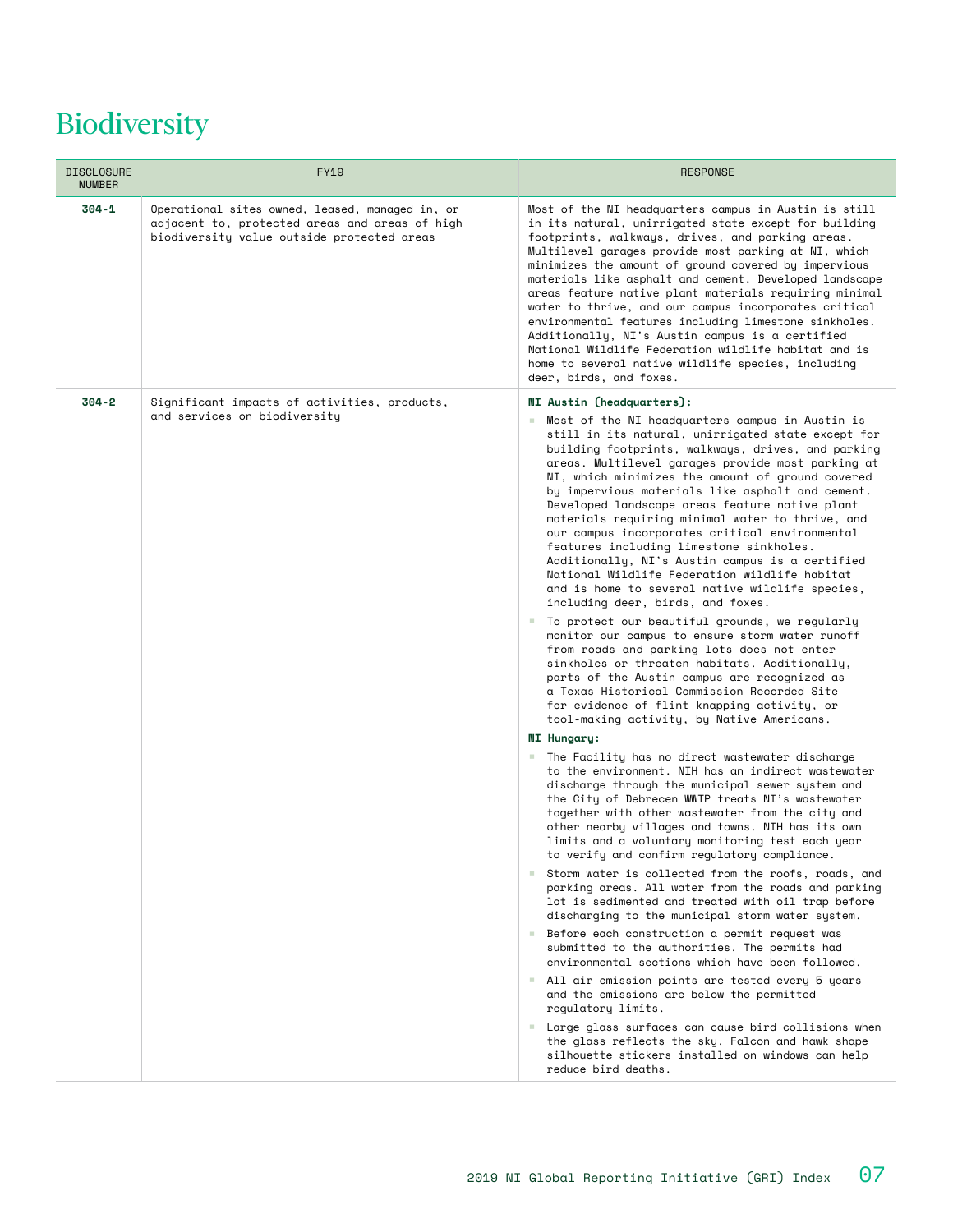| <b>DISCLOSURE</b><br><b>NUMBER</b> | FY19 | <b>RESPONSE</b>                                                                                                                                                                                                                                     |
|------------------------------------|------|-----------------------------------------------------------------------------------------------------------------------------------------------------------------------------------------------------------------------------------------------------|
|                                    |      | <b>NI Penang:</b><br>The Facility has an industrial effluent treatment<br>plant and a sewage treatment plant. The final<br>discharge is tested on a weekly basis by a<br>third-party accredited lab and reported monthly<br>to the local authority. |
|                                    |      | Before each construction a permit request was<br>submitted to the authorities. The permits had<br>environmental sections which have been followed.                                                                                                  |
|                                    |      | All air emission points are tested annually and<br>the emissions are below the regulatory limits.                                                                                                                                                   |

#### Emissions

| <b>DISCLOSURE</b><br><b>NUMBER</b> | FY19                                    | <b>RESPONSE</b>                                                                                                                                                    |
|------------------------------------|-----------------------------------------|--------------------------------------------------------------------------------------------------------------------------------------------------------------------|
| $305 - 1$                          | Direct (Scope 1) GHG emissions          | 1,226 tC02e                                                                                                                                                        |
| 305-2                              | Energy indirect (Scope 2) GHG emissions | 16.034 tC02e                                                                                                                                                       |
| $305 - 3$                          | Other indirect (Scope 3) GHG emissions  | Business travel: 21,438 tCO2e<br>Employee commuting: 12,750 tCO2e<br>Downstream distribution: 6,598 tCO2e<br>Waste generation: 1,491 tCO2e<br>Packaging: 356 tCO2e |
| $305 - 4$                          | GHG emissions intensity                 | Scope 1: 0.91 tC02e/\$1 million revenue<br>Scope 2: 11.88 tCO2e/\$1 million revenue                                                                                |
| $305 - 5$                          | Reduction of GHG emissions              | 2019 is our baseline (first year collecting data<br>across 10 largest locations)                                                                                   |

## Effluents and Waste

| <b>DISCLOSURE</b><br><b>NUMBER</b> | <b>FY19</b>                       | <b>RESPONSE</b>                                                                                                                                                                                                                                                                                                                                                                               |
|------------------------------------|-----------------------------------|-----------------------------------------------------------------------------------------------------------------------------------------------------------------------------------------------------------------------------------------------------------------------------------------------------------------------------------------------------------------------------------------------|
| $306 - 2$                          | Waste by type and disposal method | Overall diversion rate is 44%<br>53% of waste (by weight) is landfilled<br>m.<br>40% recucling<br>ш<br>4% compost<br>a.<br>1% incineration<br>a.<br>■ 1.6% hazardous waste treatment<br>Similar <1% reuse and pyrolysis<br>Most common recycled materials<br>Mixed/single stream (61% of total recycling)<br>Cardboard (18%)<br>a.<br>Metal (5%)<br><b>III</b><br>Electronic waste (4%)<br>a. |
|                                    |                                   |                                                                                                                                                                                                                                                                                                                                                                                               |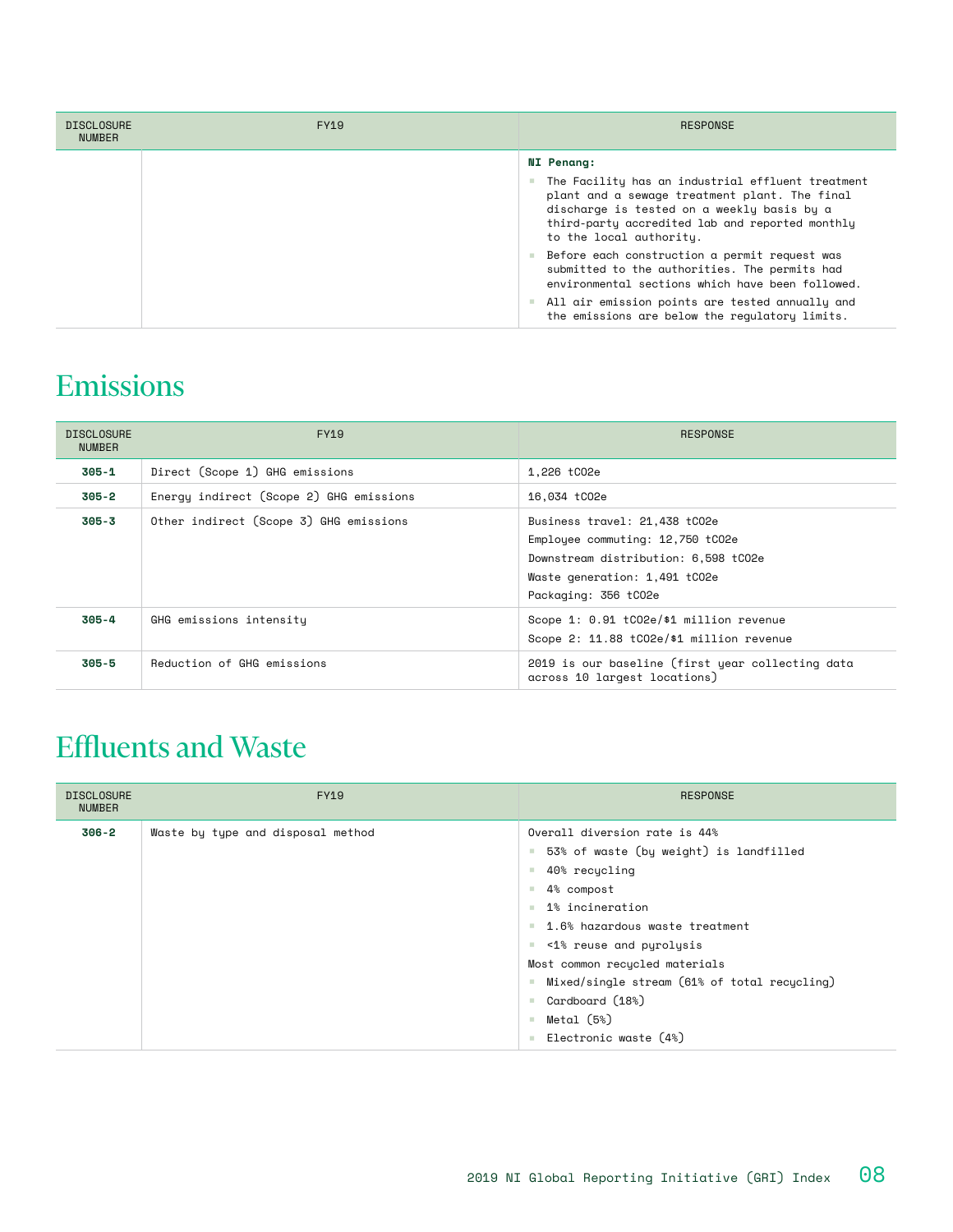## Employment

| <b>DISCLOSURE</b><br><b>NUMBER</b> | <b>FY19</b>                                                                                           | <b>RESPONSE</b>                                                                                                                                                                                                                                                                                                                                                                                                                                                                                                                                                                                                                                                                                                                                                                             |
|------------------------------------|-------------------------------------------------------------------------------------------------------|---------------------------------------------------------------------------------------------------------------------------------------------------------------------------------------------------------------------------------------------------------------------------------------------------------------------------------------------------------------------------------------------------------------------------------------------------------------------------------------------------------------------------------------------------------------------------------------------------------------------------------------------------------------------------------------------------------------------------------------------------------------------------------------------|
| $401 - 1$                          | New employee hires and employee turnover                                                              | New Hires (1,839 total)<br>Male<br>Americas: 135<br>APAC: 129<br>$\mathcal{L}_{\mathcal{A}}$<br><b>EMEA: 179</b><br>a.<br>NI Corporate: 290<br><b>CO</b><br>Hungary: 239<br>a.<br>Penang: 178<br>$\mathbb{Z}^n$ .<br>Female<br>Americas: 69<br>APAC: 106<br><b>College</b><br><b>EMEA: 74</b><br>a.<br>NI Corporate: 176<br><b>CO</b><br>Hungary: 136<br>a.<br>Penang: 127<br>$\mathbb{Z}^n$ .<br>Non<br>Penang: 1<br>Terminations (1,794 total)<br>Male<br>Americas: 100<br>APAC: 158<br><b>EMEA: 270</b><br>a.<br>NI Corporate: 286<br>a.<br>Hungary: 230<br>$\mathcal{L}_{\mathcal{A}}$<br>Penang: 100<br><b>COL</b><br>Female<br>Americas: 68<br>APAC: 135<br><b>College</b><br>EMEA: 122<br>a.<br>NI Corporate: 131<br><b>CO</b><br>Hungary: 123<br><b>CO</b><br>Penang: 71<br>and the |
| $401 - 2$                          | Benefits provided to full-time employees that are<br>not provided to temporary or part-time employees | Employee Benefits                                                                                                                                                                                                                                                                                                                                                                                                                                                                                                                                                                                                                                                                                                                                                                           |
| $401 - 3$                          | Parental leave                                                                                        | The Paid Family Leave benefit provides six weeks<br>of paid time off for the addition of a new child<br>(birth, adoption, or foster) or to help care for an<br>immediate family member (spouse, child, or parent)<br>who has a serious medical condition as defined by<br>the Family Medical Leave Act. The Paid Family Leave<br>benefit will be 100% salary continuation of eligible<br>earnings up to six weeks after the five-day waiting<br>period has been met.<br>100% of full-time employees working at least 30<br>hours per week are eligible upon hire (no waiting<br>period). We also adhere to all local laws regulating<br>parental leave.                                                                                                                                     |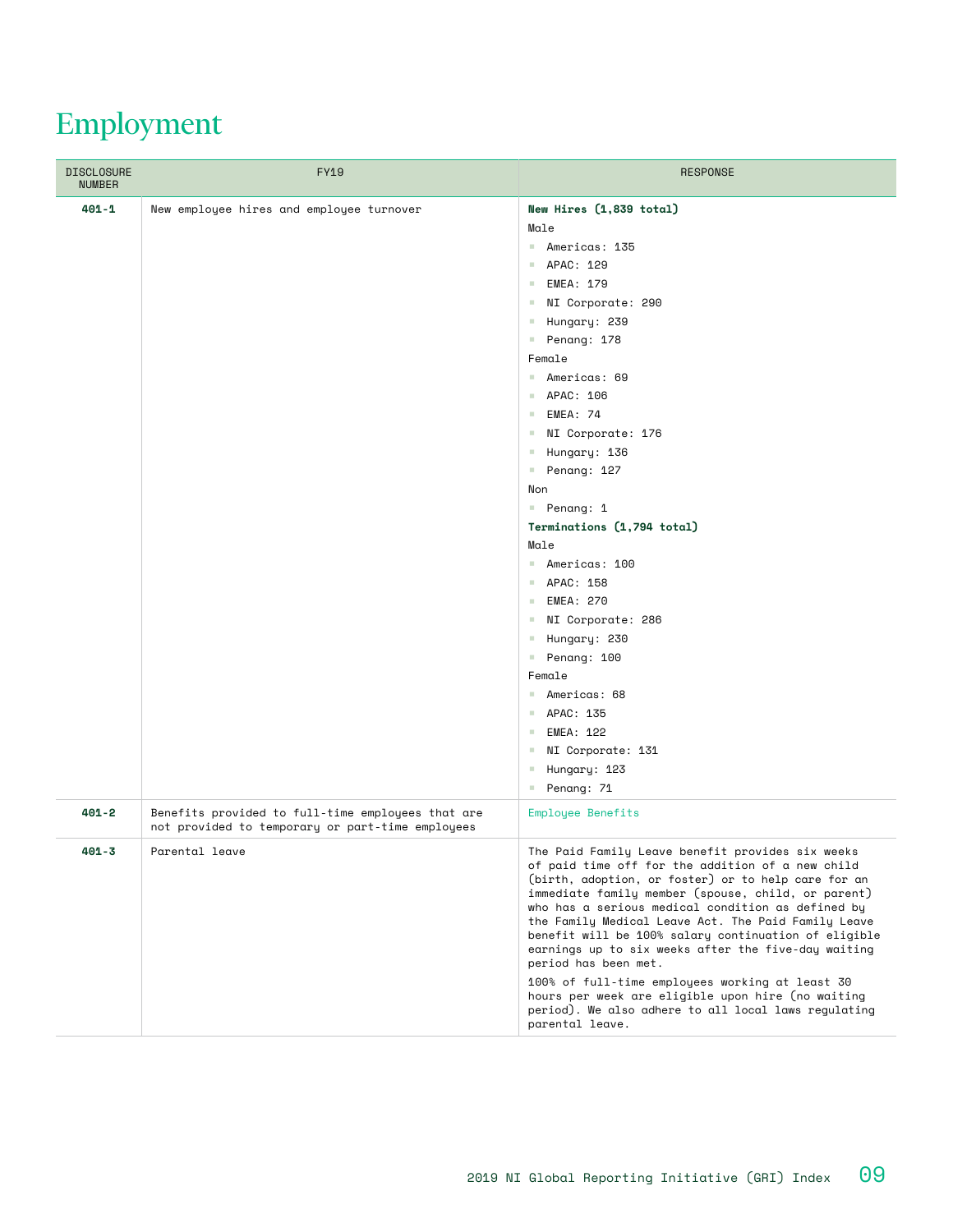## Occupational Health and Safety

| <b>DISCLOSURE</b><br><b>NUMBER</b> | <b>FY19</b>                                                                                | <b>RESPONSE</b>                                                                                                                                                                                                                                                                                                                                                                                                                                                                                                                                           |
|------------------------------------|--------------------------------------------------------------------------------------------|-----------------------------------------------------------------------------------------------------------------------------------------------------------------------------------------------------------------------------------------------------------------------------------------------------------------------------------------------------------------------------------------------------------------------------------------------------------------------------------------------------------------------------------------------------------|
| $403 - 1$                          | Occupational health and safety management system                                           | NI's two main manufacturing sites (NIH & NIP) have<br>occupational health and safety management systems<br>implemented because of legal requirements, although<br>not third-party certified. Most branches have a system<br>in place to follow the occupational health and safety<br>requlatory requirements.                                                                                                                                                                                                                                             |
| 403-10                             | Work-related ill health                                                                    | NI had 0 fatalities and 5 work-related illnesses<br>in 2019.                                                                                                                                                                                                                                                                                                                                                                                                                                                                                              |
| $403 - 2$                          | Hazard identification, risk assessment,<br>and incident investigation                      | Risk Assessments are carried out by internal or<br>external Environment, Health, and Safety (EHS)<br>experts. Risk Assessments are reviewed and corrective<br>actions are defined to fix issues.                                                                                                                                                                                                                                                                                                                                                          |
|                                    |                                                                                            | Employees report hazards to direct managers or the EHS<br>Team locally. The company culture and the law ensures<br>that the employees are protected against reprisals.<br>At some sites, an EHS software is available for<br>incident reporting and investigation.                                                                                                                                                                                                                                                                                        |
| $403 - 3$                          | Occupational health services                                                               | NI's two main manufacturing sites (NIH & NIP) have<br>occupational health services provided for employees.<br>This entails a job aptitude test and annual<br>examination. Furthermore, an examination is performed<br>whenever it is deemed necessary.<br>The EHS Teams have reoccurring meetings with the                                                                                                                                                                                                                                                |
|                                    |                                                                                            | service provider to ensure quality. Employees have<br>access to the services online and through in-person<br>appointment booking.                                                                                                                                                                                                                                                                                                                                                                                                                         |
| $403 - 4$                          | Worker participation, consultation, and communication<br>on occupational health and safety | NI Penang has an EHS Committee with representatives<br>from employers and employees; it meets every quarter.                                                                                                                                                                                                                                                                                                                                                                                                                                              |
|                                    |                                                                                            | NIH has a process to establish an EHS Committee, by<br>employees voting for members. However, the Committee<br>hasn't been established yet.                                                                                                                                                                                                                                                                                                                                                                                                               |
|                                    |                                                                                            | Other branches' status regarding EHS Committees<br>is unknown.                                                                                                                                                                                                                                                                                                                                                                                                                                                                                            |
| $403 - 5$                          | Worker training on occupational health and safety                                          | Annual EHS training is provided for all employees<br>at the main manufacturing sites, which includes<br>important information regarding workplace health and<br>safety. Additionally, health and safety documents<br>are readily available for employees for review, and<br>are also directly shared with those who are affected<br>by the program/policy. As to specific training, the<br>company follows requlatory requirements and based on<br>that information, develops job-specific trainings<br>like Respirator Training, Electrical Safety, etc. |
| $403 - 6$                          | Promotion of worker health                                                                 | NI has an on-site medical clinic in Austin that is<br>not an occupational health clinic. All NI employees<br>have access to this clinic. Non-employees do not have<br>access with the exception of a "first aid" situation<br>until they can be referred to other health providers.                                                                                                                                                                                                                                                                       |
|                                    |                                                                                            | On-site health clinic provides primary care<br>services, first aid, illness assessment and referral<br>to specialists. These services are communicated to<br>employees through SharePoint, presentations, etc.                                                                                                                                                                                                                                                                                                                                            |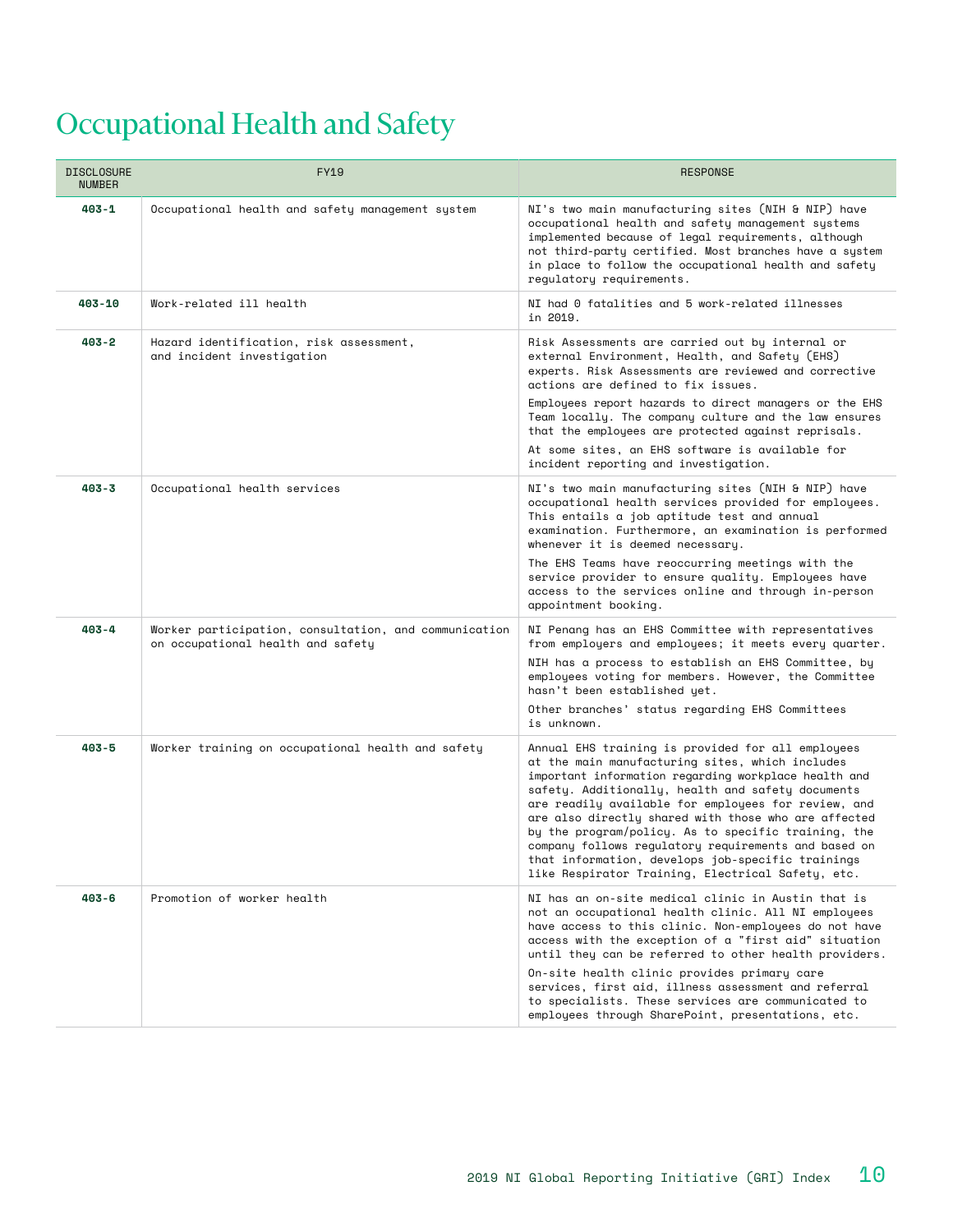| <b>DISCLOSURE</b><br><b>NUMBER</b> | <b>FY19</b>                                                                                                         | <b>RESPONSE</b>                                                                                                                                                                                                                                                                                                                                         |
|------------------------------------|---------------------------------------------------------------------------------------------------------------------|---------------------------------------------------------------------------------------------------------------------------------------------------------------------------------------------------------------------------------------------------------------------------------------------------------------------------------------------------------|
| $403 - 7$                          | Prevention and mitigation of occupational<br>health and safety impacts directly<br>linked by business relationships | Contracted partners are informed about internal<br>safety requirements at most sites.<br>Penang: In-house service providers are subjected to<br>similar training requirements as employees. Ad-hoc<br>contractors (renovation, construction, servicing) are<br>required to go through contractor orientation before<br>they are allowed to work onsite. |
| $403 - 8$                          | Workers covered by an occupational health and safety<br>management system                                           | Hungary: 100% of employees are covered by NI's<br>occupational health and safety management system,<br>which is audited on a yearly basis.<br>Penang: 100% of employees are covered by NI's<br>occupational health and safety management system,<br>which has not yet been audited.                                                                     |
| $403 - 9$                          | Work-related injuries                                                                                               | There were 7 total work-related injuries across NI<br>Austin, Penang, and Hungary described as surface<br>damages (bruising, cutting, abrasion).<br>Actions were taken on the basis of risk assessments,<br>as a result of accident investigations, and as a<br>result of employee reports.                                                             |

## Training and Education

| <b>DISCLOSURE</b><br><b>NUMBER</b> | FY19                                                                                    | <b>RESPONSE</b>                                                                                                                                                                                                                                                                                                                                                                                                                                         |
|------------------------------------|-----------------------------------------------------------------------------------------|---------------------------------------------------------------------------------------------------------------------------------------------------------------------------------------------------------------------------------------------------------------------------------------------------------------------------------------------------------------------------------------------------------------------------------------------------------|
| $404 - 1$                          | Average hours of training per year per employee                                         | Female<br>Employees: 11.63 hours<br>Contingent: 4.15 hours<br><b>Male</b><br>Employees: 15.55 hours<br>Contingent: 4.83 hours                                                                                                                                                                                                                                                                                                                           |
| $404 - 2$                          | Programs for upgrading employee skills and transition<br>assistance programs            | Vendor solutions (LinkedIn Learning, Plurasight,<br>DDI leadership, JBK, etc.) curriculums, stand-alone<br>learning objects, learning paths<br>Certifications (hard skills, technical, etc.)<br>Audits<br>m.<br>Compulsory (e.g., government, national policies, etc.)<br>General Safety and Emergency Procedures<br>a.<br>Culture Values and Branding<br>a.<br>Leadership<br>a.<br>Talent Management<br><b>COL</b><br>Career Development<br><b>COL</b> |
| $404 - 3$                          | Percentage of employees receiving regular performance<br>and career development reviews | Female: 90.7%<br>Male: 96.7%<br>Full and part-time reqular employees: 90.1%<br>Full and part-time temporary employees: 92.0%<br>Contingent workers: Not eligible                                                                                                                                                                                                                                                                                        |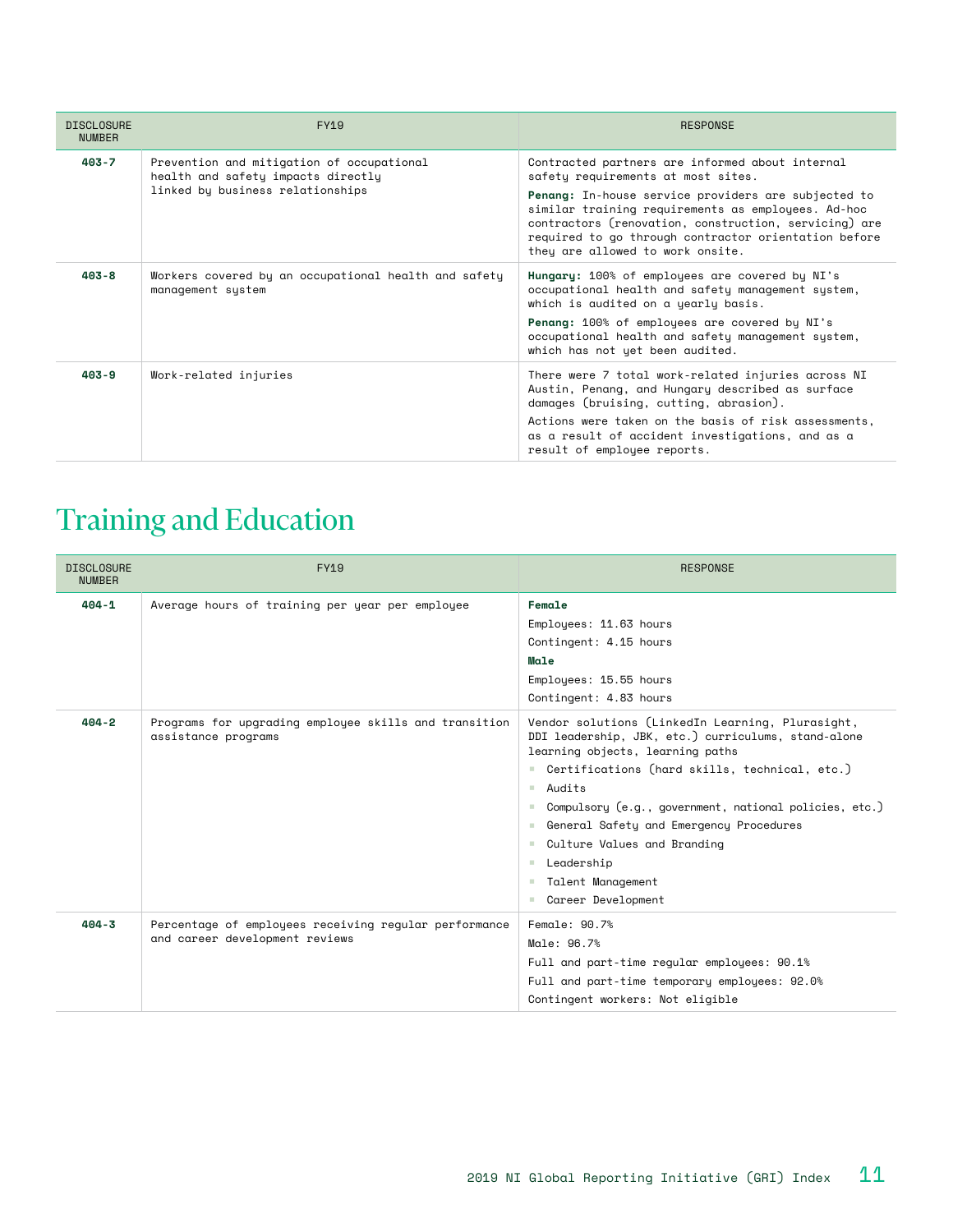## Diversity and Equal Opportunity

| <b>DISCLOSURE</b><br><b>NUMBER</b> | <b>FY19</b>                                               |                                  | <b>RESPONSE</b>    |               |             |
|------------------------------------|-----------------------------------------------------------|----------------------------------|--------------------|---------------|-------------|
| $405 - 2$                          | Ratio of basic salary and remuneration of women<br>to men | LEGAL EMPLOYER<br><b>COUNTRY</b> | <b>FLSA STATUS</b> | <b>FEMALE</b> | <b>MALE</b> |
|                                    |                                                           | Hungary                          | Exempt             | 96%           | 100%        |
|                                    |                                                           |                                  | Nonexempt          | 99%           | 100%        |
|                                    |                                                           | Hungary Total                    |                    | 97%           | 100%        |
|                                    |                                                           | Malaysia                         | Exempt             | 96%           | 100%        |
|                                    |                                                           |                                  | Nonexempt          | 99%           | 100%        |
|                                    |                                                           | Malaysia Total                   |                    | 97%           | 100%        |
|                                    |                                                           | United States                    | Exempt             | 100%          | 100%        |
|                                    |                                                           |                                  | Nonexempt          | 105%          | 100%        |
|                                    |                                                           | United States Total              |                    | 101%          | 100%        |

#### Nondiscrimination

| <b>DISCLOSURE</b><br><b>NUMBER</b> | FY19                                                        | RESPONSE                                      |
|------------------------------------|-------------------------------------------------------------|-----------------------------------------------|
| $406 - 1$                          | Incidents of discrimination and corrective<br>actions taken | No confirmed cases of discrimination in 2019. |

#### Child Labor

| <b>DISCLOSURE</b><br><b>NUMBER</b> | FY19                                                                         | <b>RESPONSE</b>                                                                                                                                                                                                                                                                                                                                                                                                                                                                                                                                                                                                                                                                                                                                                                                            |
|------------------------------------|------------------------------------------------------------------------------|------------------------------------------------------------------------------------------------------------------------------------------------------------------------------------------------------------------------------------------------------------------------------------------------------------------------------------------------------------------------------------------------------------------------------------------------------------------------------------------------------------------------------------------------------------------------------------------------------------------------------------------------------------------------------------------------------------------------------------------------------------------------------------------------------------|
| $408 - 1$                          | Operations and suppliers at significant<br>risk for incidents of child labor | A finished good from a high-risk region where the<br>value-add portion of the costs is the significant<br>portion of the overall cost would be considered<br>a high-risk supplier. Any finished good supplier<br>located in higher risk regions of the world such as<br>Africa, Asia, and South America should warrant further<br>review. NI communicates with our suppliers about our<br>expectations in several ways-through the NI Supplier<br>Handbook, the NI Procurement Terms and Conditions,<br>and the NI Supplier Code of Conduct. NI expects our<br>suppliers to comply with the standards of conduct<br>regarding the fair treatment of workers and the<br>prevention of child, forced labor, slavery, and human<br>trafficking in the Responsible Business Alliance (RBA)<br>Code of Conduct. |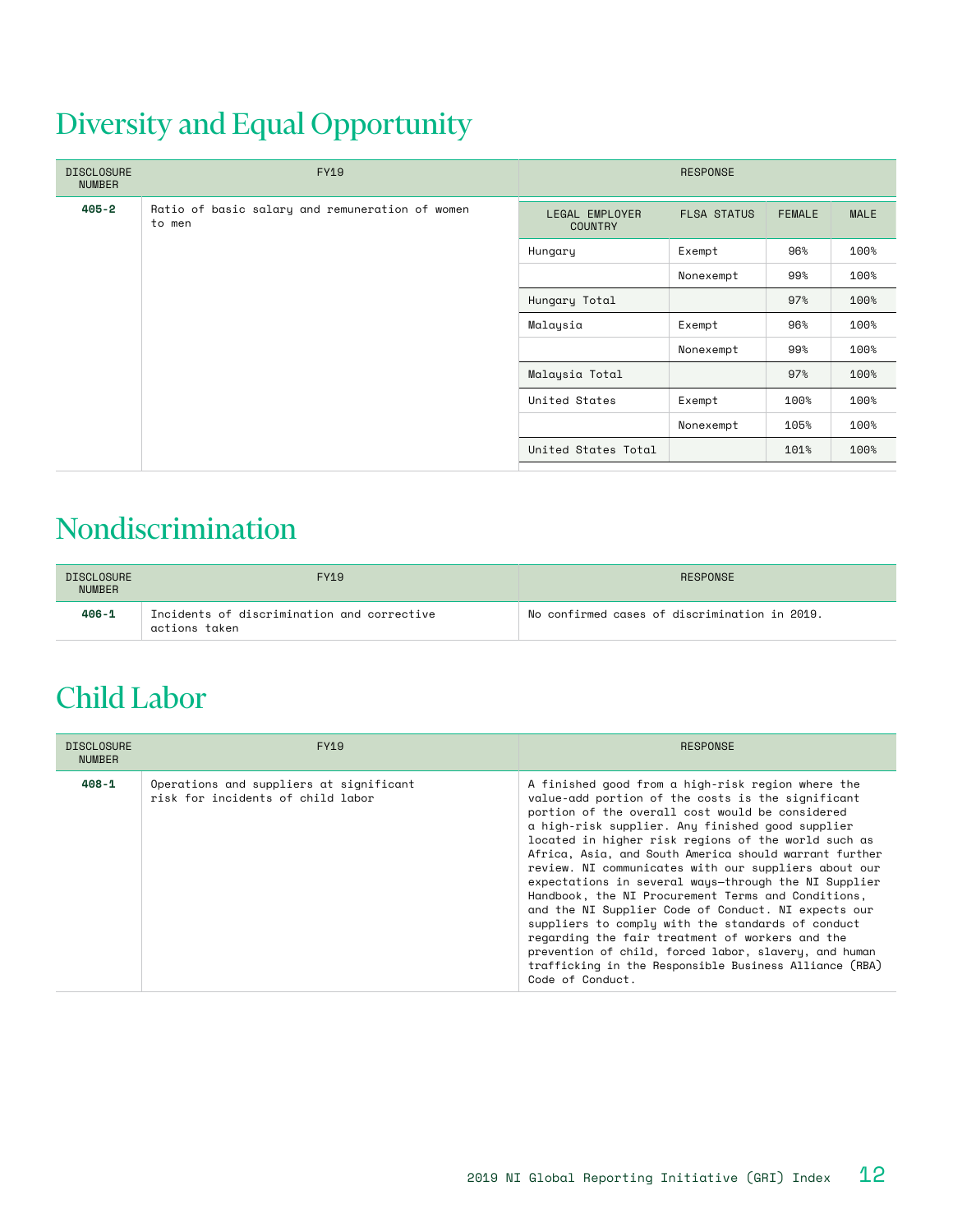## Forced or Compulsory Labor

| <b>DISCLOSURE</b><br><b>NUMBER</b> | FY19                                                                                        | <b>RESPONSE</b>                                                                                                                                                                                                                                                                                                                                                                                                                                                                                                                                                                                                                                                                                                                                                                                            |
|------------------------------------|---------------------------------------------------------------------------------------------|------------------------------------------------------------------------------------------------------------------------------------------------------------------------------------------------------------------------------------------------------------------------------------------------------------------------------------------------------------------------------------------------------------------------------------------------------------------------------------------------------------------------------------------------------------------------------------------------------------------------------------------------------------------------------------------------------------------------------------------------------------------------------------------------------------|
| $409 - 1$                          | Operations and suppliers at significant risk<br>for incidents of forced or compulsory labor | A finished good from a high-risk region where the<br>value-add portion of the costs is the significant<br>portion of the overall cost would be considered<br>a high-risk supplier. Any finished good supplier<br>located in higher risk regions of the world such as<br>Africa, Asia, and South America should warrant further<br>review. NI communicates with our suppliers about our<br>expectations in several ways-through the NI Supplier<br>Handbook, the NI Procurement Terms and Conditions,<br>and the NI Supplier Code of Conduct. NI expects our<br>suppliers to comply with the standards of conduct<br>regarding the fair treatment of workers and the<br>prevention of child, forced labor, slavery, and human<br>trafficking in the Responsible Business Alliance (RBA)<br>Code of Conduct. |

#### Security Practices

| <b>DISCLOSURE</b><br><b>NUMBER</b> | FY19                                                                 | <b>RESPONSE</b>                                                                                                                                                                                                                                                                                                                                                   |
|------------------------------------|----------------------------------------------------------------------|-------------------------------------------------------------------------------------------------------------------------------------------------------------------------------------------------------------------------------------------------------------------------------------------------------------------------------------------------------------------|
| 410-1                              | Security personnel trained in human rights policies<br>or procedures | The security staff completes training through their<br>employer, Allied Universal, as required by the company<br>and the State of Texas through the Private Security<br>Bureau of the Texas Department of Public Safety.<br>The two most recent training requirements are<br>Introduction to Human Trafficking and Human<br>Trafficking-DHS Blue Campaign Series. |

#### Local Communities

| <b>DISCLOSURE</b><br><b>NUMBER</b> | FY19                                                                                        | RESPONSE                                       |
|------------------------------------|---------------------------------------------------------------------------------------------|------------------------------------------------|
| $413 - 1$                          | Operations with local community engagement, impact<br>assessments, and development programs | NI STEM education initiatives                  |
| 413-2                              | Operations with significant actual and potential<br>negative impacts on local communities   | No significant negative impacts on communities |

## Public Policy

| <b>DISCLOSURE</b><br><b>NUMBER</b> | <b>FY19</b>             | RESPONSE                                                                                                                                                                                                                                                             |
|------------------------------------|-------------------------|----------------------------------------------------------------------------------------------------------------------------------------------------------------------------------------------------------------------------------------------------------------------|
| $415 - 1$                          | Political contributions | Pursuant to NI's Anti-Bribery and Anti-Corruption<br>Policy, political contributions made on behalf of<br>the Company and in connection with any business or<br>business-related interest of the Company require prior<br>approval from the CEO and General Counsel. |